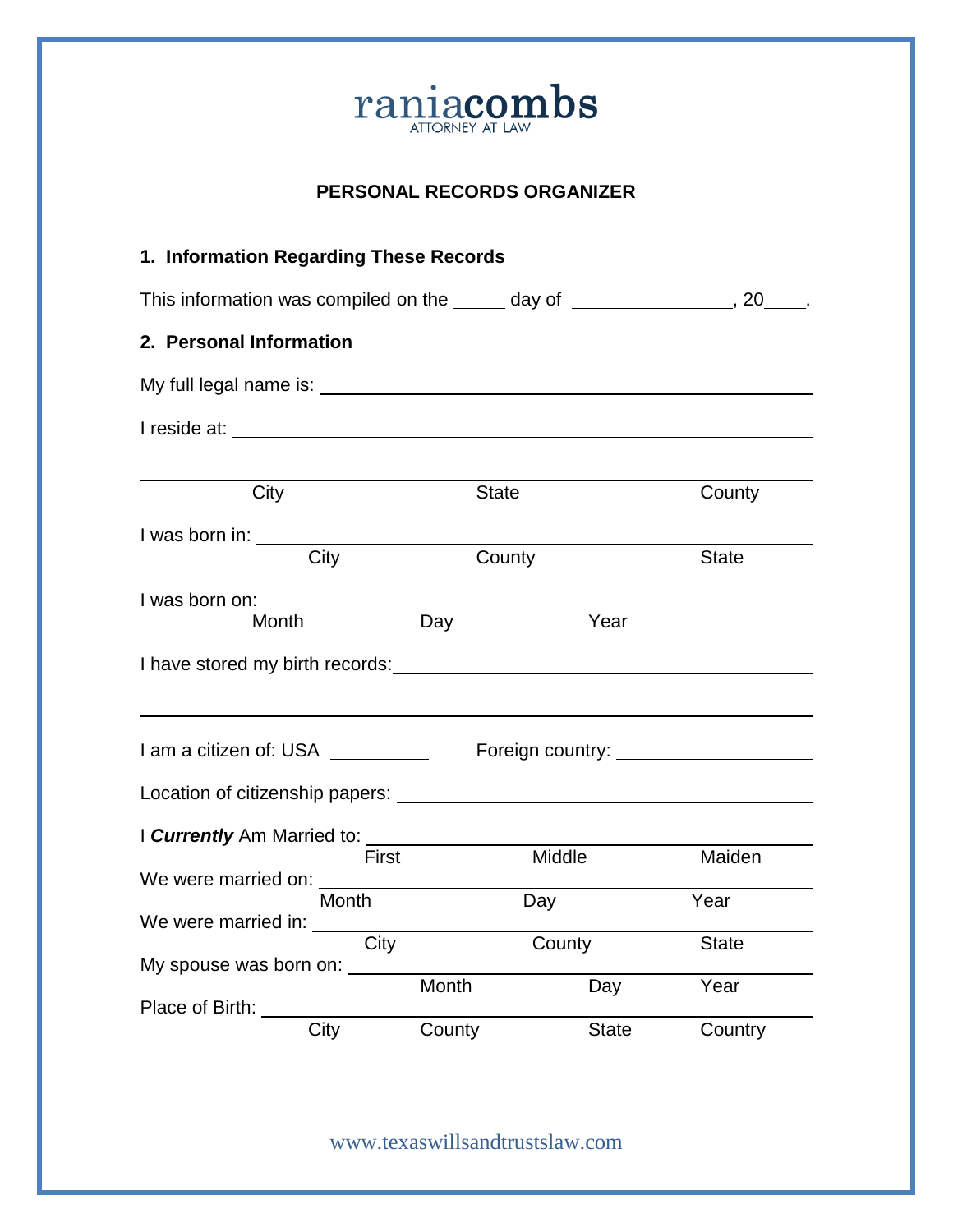|  |  | My Children are: (List Name, Birthdate and Current Address) |
|--|--|-------------------------------------------------------------|
|  |  |                                                             |

I have the following siblings: (List Name, Birthdate and Current Address)

## Former marriages:

| I was previously married to:                                                                                                                                                                                                   |                                |        |              |
|--------------------------------------------------------------------------------------------------------------------------------------------------------------------------------------------------------------------------------|--------------------------------|--------|--------------|
|                                                                                                                                                                                                                                | First                          | Middle | Maiden Name  |
| If marriage ended in death:                                                                                                                                                                                                    |                                |        |              |
| Date                                                                                                                                                                                                                           |                                |        |              |
|                                                                                                                                                                                                                                | Month                          | Day    | Year         |
|                                                                                                                                                                                                                                |                                |        |              |
|                                                                                                                                                                                                                                | Cause                          | City   | Age          |
| If marriage ended in divorce:                                                                                                                                                                                                  |                                |        |              |
|                                                                                                                                                                                                                                |                                |        |              |
|                                                                                                                                                                                                                                | <b>Month</b>                   | Day    | Year         |
|                                                                                                                                                                                                                                |                                |        |              |
|                                                                                                                                                                                                                                | City                           |        | <b>State</b> |
|                                                                                                                                                                                                                                |                                |        |              |
|                                                                                                                                                                                                                                |                                |        |              |
|                                                                                                                                                                                                                                |                                |        |              |
| I was also previously married to:                                                                                                                                                                                              |                                |        |              |
|                                                                                                                                                                                                                                | First                          | Middle | Maiden Name  |
| If marriage ended in death:                                                                                                                                                                                                    |                                |        |              |
| Date and the contract of the contract of the contract of the contract of the contract of the contract of the contract of the contract of the contract of the contract of the contract of the contract of the contract of the c |                                |        |              |
|                                                                                                                                                                                                                                | Month                          | Day    | Year         |
|                                                                                                                                                                                                                                | www.texaswillsandtrustslaw.com |        |              |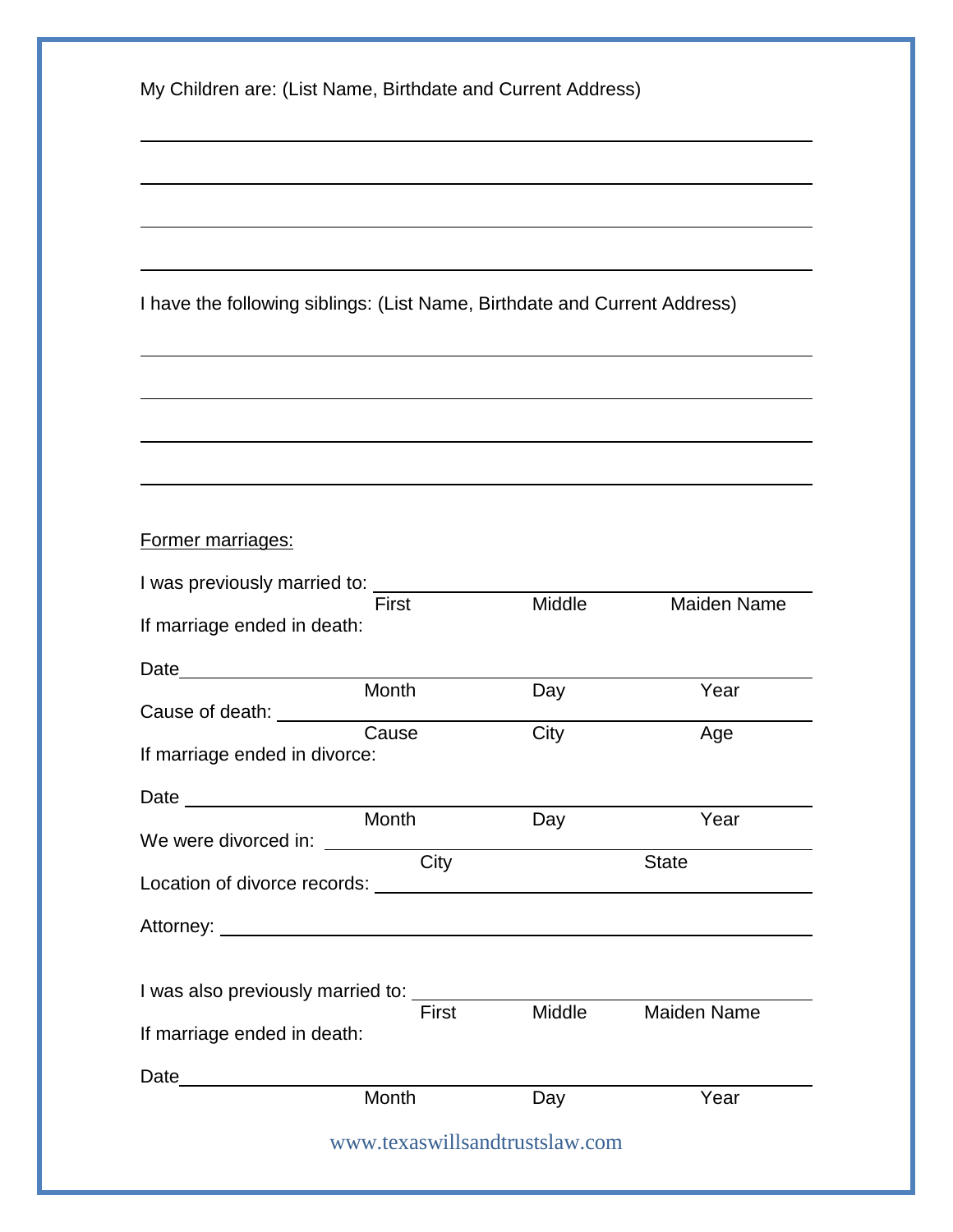| If marriage ended in divorce:     | Cause                          | City   | Age                |
|-----------------------------------|--------------------------------|--------|--------------------|
|                                   |                                |        |                    |
|                                   | Month                          | Day    | Year               |
|                                   | City                           |        | <b>State</b>       |
|                                   | City                           |        | <b>State</b>       |
| I was also previously married to: | First                          | Middle | <b>Maiden Name</b> |
| If marriage ended in death:       |                                |        |                    |
|                                   |                                |        |                    |
|                                   | Month                          | Day    | Year               |
| If marriage ended in divorce:     | Cause                          | City   | Age                |
|                                   | Month                          |        |                    |
| We were divorced in: <u>City</u>  |                                | Day    | Year               |
|                                   |                                |        | <b>State</b>       |
|                                   |                                |        |                    |
| My Parents:                       |                                |        |                    |
|                                   |                                |        |                    |
|                                   |                                |        |                    |
|                                   |                                |        |                    |
|                                   |                                |        |                    |
|                                   |                                |        |                    |
|                                   |                                |        |                    |
|                                   |                                |        | (Maiden Name)      |
|                                   | www.texaswillsandtrustslaw.com |        |                    |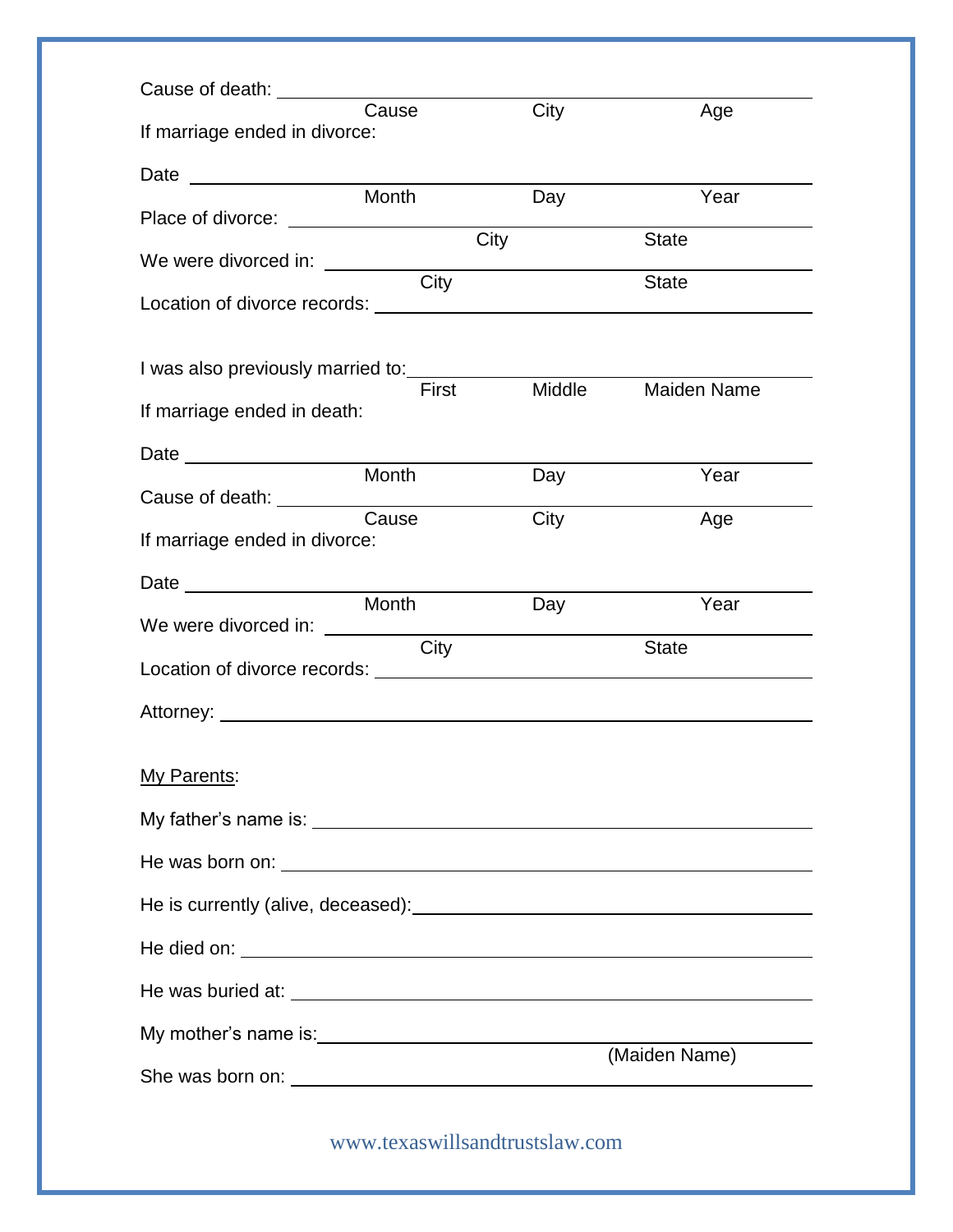|                                      | She died on: <u>example and contract and contract and contract and contract and contract and contract on the contract of the contract of the contract of the contract of the contract of the contract of the contract of the con</u> |
|--------------------------------------|--------------------------------------------------------------------------------------------------------------------------------------------------------------------------------------------------------------------------------------|
|                                      |                                                                                                                                                                                                                                      |
|                                      |                                                                                                                                                                                                                                      |
| <b>Military Service:</b>             |                                                                                                                                                                                                                                      |
| No military service                  |                                                                                                                                                                                                                                      |
| Branch of                            |                                                                                                                                                                                                                                      |
|                                      |                                                                                                                                                                                                                                      |
|                                      |                                                                                                                                                                                                                                      |
| Date of                              | Type of                                                                                                                                                                                                                              |
| <b>Highest Grade</b>                 |                                                                                                                                                                                                                                      |
|                                      |                                                                                                                                                                                                                                      |
| My present employer is: ____________ | Name                                                                                                                                                                                                                                 |
| <b>Address</b>                       | Phone                                                                                                                                                                                                                                |
|                                      |                                                                                                                                                                                                                                      |
|                                      |                                                                                                                                                                                                                                      |
|                                      |                                                                                                                                                                                                                                      |
|                                      |                                                                                                                                                                                                                                      |
|                                      | I am eligible for the following pension, profit sharing and other benefit plans:                                                                                                                                                     |
| 1.                                   |                                                                                                                                                                                                                                      |
| 2.                                   | <u> 1989 - Johann Barn, amerikan bernama di sebagai bernama dan bernama di sebagai bernama di sebagai bernama di</u>                                                                                                                 |
| 3.                                   | ,我们也不能在这里的时候,我们也不能在这里的时候,我们也不能会不能会不能会不能会不能会不能会不能会不能会。<br>第2012章 我们的时候,我们的时候,我们的时候,我们的时候,我们的时候,我们的时候,我们的时候,我们的时候,我们的时候,我们的时候,我们的时候,我们的时候,我                                                                                            |
| 4.                                   |                                                                                                                                                                                                                                      |
| 5.                                   |                                                                                                                                                                                                                                      |
|                                      |                                                                                                                                                                                                                                      |
|                                      | www.texaswillsandtrustslaw.com                                                                                                                                                                                                       |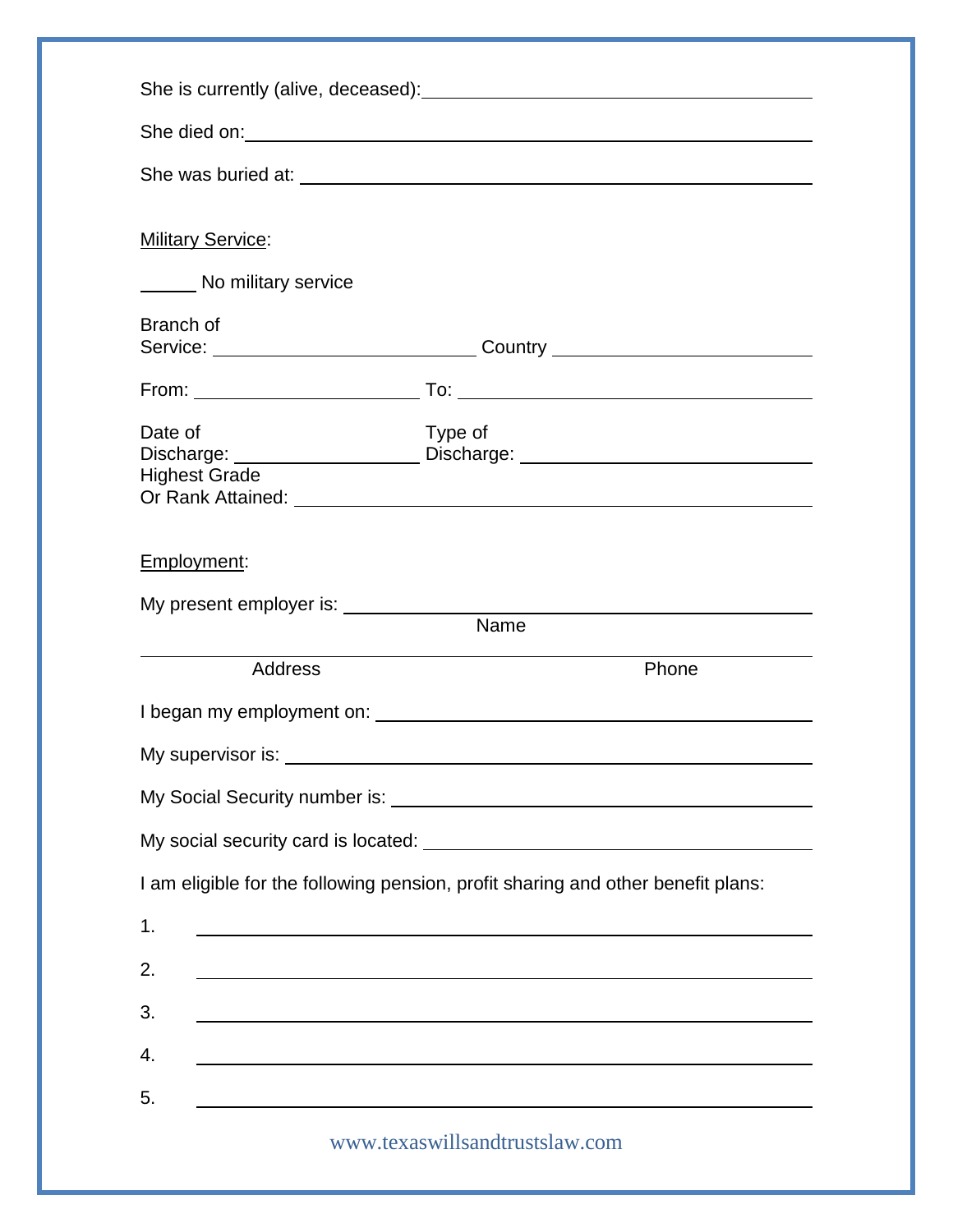| I am a member of a Labor Union: ______                                                                                                                                                                                                                                                                                                                                                                                |         |
|-----------------------------------------------------------------------------------------------------------------------------------------------------------------------------------------------------------------------------------------------------------------------------------------------------------------------------------------------------------------------------------------------------------------------|---------|
|                                                                                                                                                                                                                                                                                                                                                                                                                       |         |
|                                                                                                                                                                                                                                                                                                                                                                                                                       |         |
| <b>Address</b>                                                                                                                                                                                                                                                                                                                                                                                                        | Phone   |
| I am not a member of a credit union: ___                                                                                                                                                                                                                                                                                                                                                                              |         |
| I am a member of a credit union:                                                                                                                                                                                                                                                                                                                                                                                      |         |
| Name                                                                                                                                                                                                                                                                                                                                                                                                                  | Address |
| 3. My Estate Planning Documents                                                                                                                                                                                                                                                                                                                                                                                       |         |
| My Will                                                                                                                                                                                                                                                                                                                                                                                                               |         |
| I do not have a will: _____                                                                                                                                                                                                                                                                                                                                                                                           |         |
| I have a will: $\frac{1}{\sqrt{1-\frac{1}{\sqrt{1-\frac{1}{\sqrt{1-\frac{1}{\sqrt{1-\frac{1}{\sqrt{1-\frac{1}{\sqrt{1-\frac{1}{\sqrt{1-\frac{1}{\sqrt{1-\frac{1}{\sqrt{1-\frac{1}{\sqrt{1-\frac{1}{\sqrt{1-\frac{1}{\sqrt{1-\frac{1}{\sqrt{1-\frac{1}{\sqrt{1-\frac{1}{\sqrt{1-\frac{1}{\sqrt{1-\frac{1}{\sqrt{1-\frac{1}{\sqrt{1-\frac{1}{\sqrt{1-\frac{1}{\sqrt{1-\frac{1}{\sqrt{1-\frac{1}{\sqrt{1-\frac{1}{\sqrt$ |         |
| An original executed copy of my will is located: _______________________________                                                                                                                                                                                                                                                                                                                                      |         |
| ,我们也不会有什么。""我们的人,我们也不会有什么?""我们的人,我们也不会有什么?""我们的人,我们也不会有什么?""我们的人,我们也不会有什么?""我们的人                                                                                                                                                                                                                                                                                                                                      |         |
|                                                                                                                                                                                                                                                                                                                                                                                                                       |         |
| The original executed Codicil, if any, is located:                                                                                                                                                                                                                                                                                                                                                                    |         |
|                                                                                                                                                                                                                                                                                                                                                                                                                       |         |
|                                                                                                                                                                                                                                                                                                                                                                                                                       |         |
|                                                                                                                                                                                                                                                                                                                                                                                                                       |         |
| My attorney's contact information is:<br>Address                                                                                                                                                                                                                                                                                                                                                                      |         |
|                                                                                                                                                                                                                                                                                                                                                                                                                       | Phone   |
| I have named the following Executor(s) and Trustee(s):                                                                                                                                                                                                                                                                                                                                                                |         |
|                                                                                                                                                                                                                                                                                                                                                                                                                       |         |
|                                                                                                                                                                                                                                                                                                                                                                                                                       |         |
|                                                                                                                                                                                                                                                                                                                                                                                                                       |         |
| and the control of the control of the control of the control of the control of the control of the control of the                                                                                                                                                                                                                                                                                                      |         |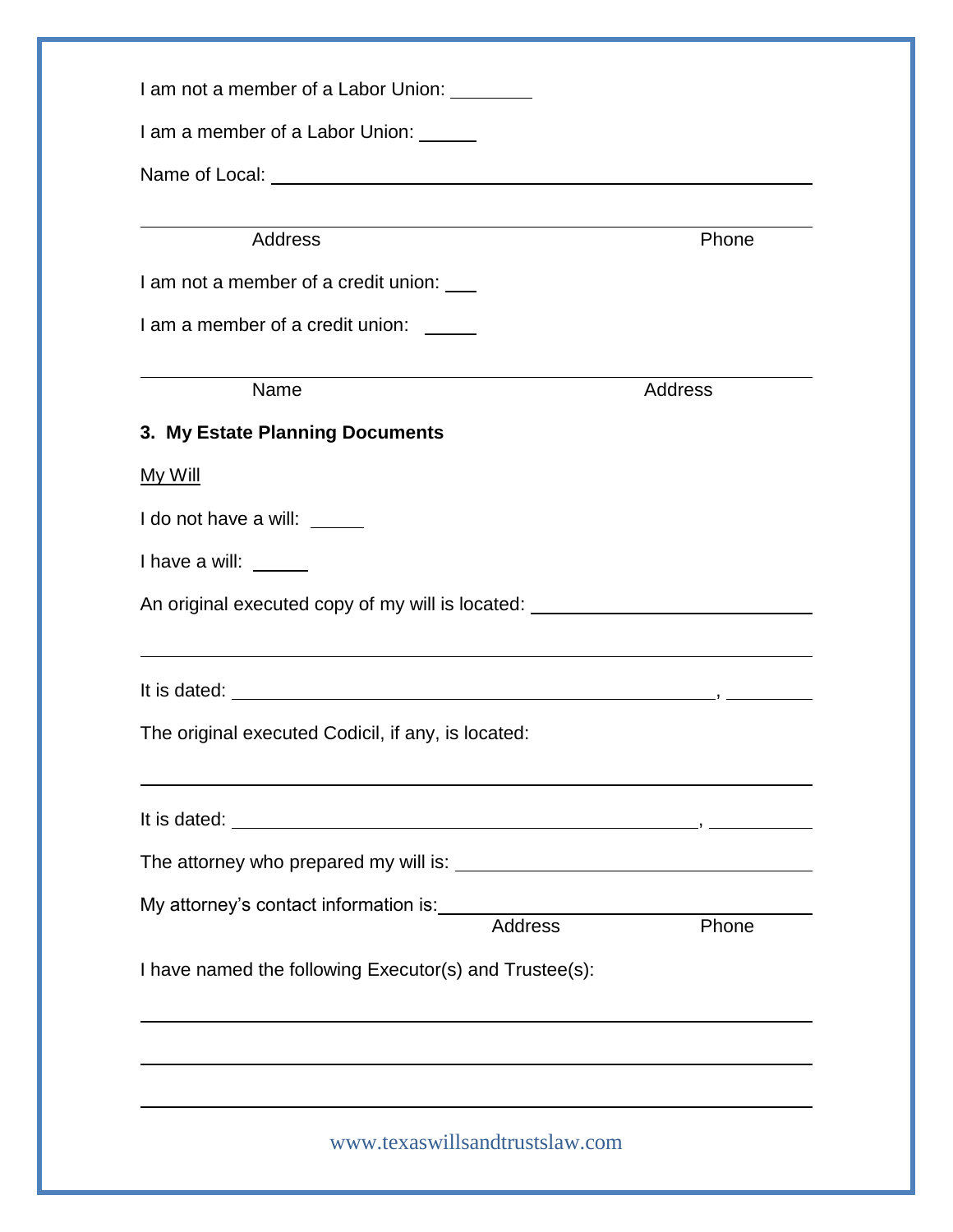The following people witnessed my will: (list names and addresses)

| My Directive to Physicians ("Living Will"): |  |  |  |
|---------------------------------------------|--|--|--|
|                                             |  |  |  |

|  |  |  |  |  | I do not have a "Living Will": |  |  |
|--|--|--|--|--|--------------------------------|--|--|
|--|--|--|--|--|--------------------------------|--|--|

| I have a "Living Will": |  |
|-------------------------|--|
|-------------------------|--|

| It is located: |
|----------------|
|                |

| It is dated: |  |
|--------------|--|
|              |  |
|              |  |

The attorney who prepared this document is:

My Medical Power of Attorney:

I do not have a Durable Medical Power of Attorney: \_\_\_\_\_\_

I have a Medical Power of Attorney:

It is located: **It is located:**  $\blacksquare$ 

It is dated:

The attorney who prepared this document is:

My Durable Power of Attorney:

I do not have a Durable Power of Attorney: \_\_\_

I have a Durable Power of Attorney:

It is located:  $\blacksquare$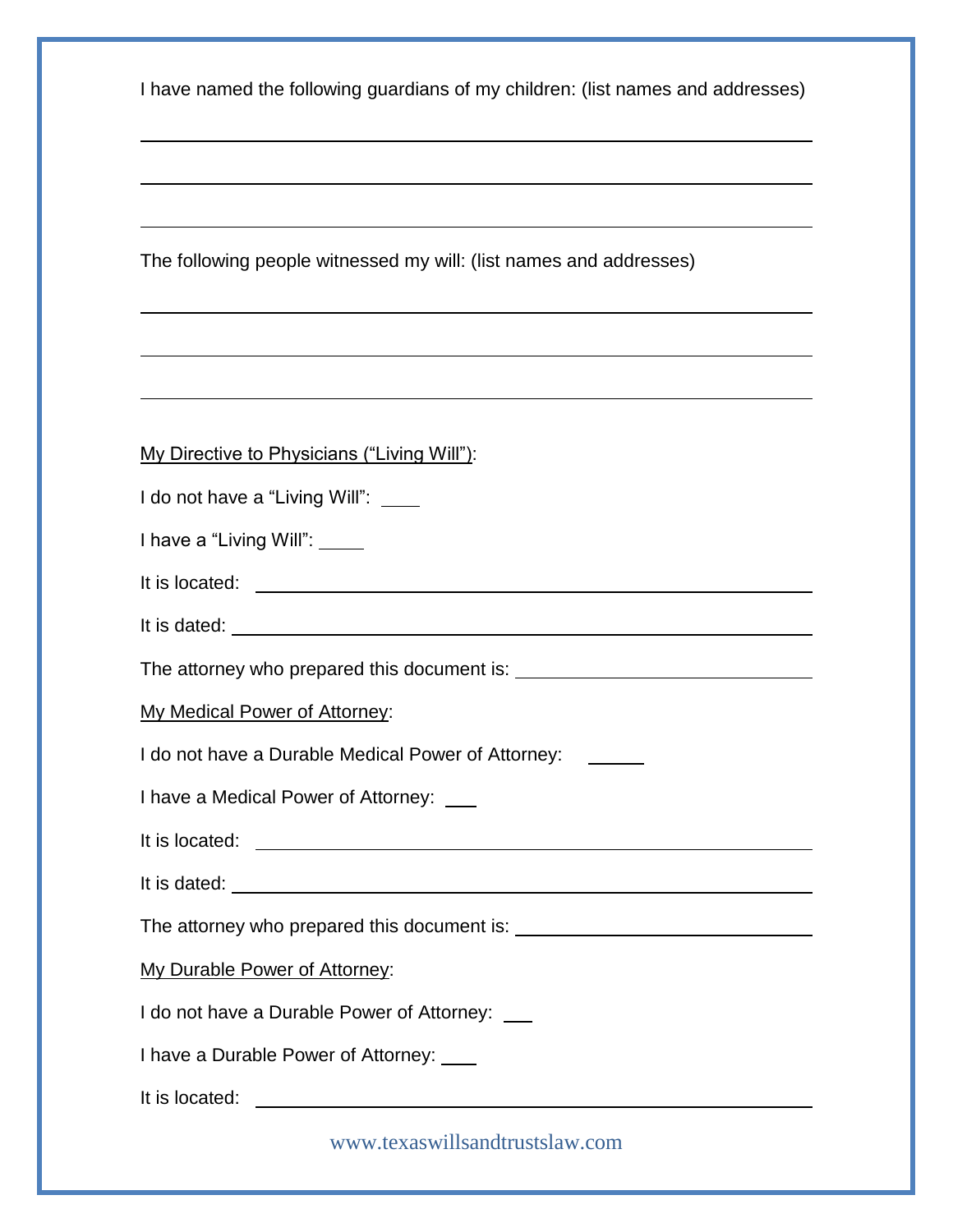| My Trusts:                                                            |
|-----------------------------------------------------------------------|
| I have created (or am a beneficiary of) the following trusts:         |
|                                                                       |
|                                                                       |
|                                                                       |
|                                                                       |
|                                                                       |
|                                                                       |
|                                                                       |
|                                                                       |
|                                                                       |
|                                                                       |
|                                                                       |
|                                                                       |
|                                                                       |
|                                                                       |
|                                                                       |
| Other estate planning documents: (Please describe and state location) |
|                                                                       |
| <u> 1989 - Andrea Andrew Maria (h. 1989).</u>                         |
|                                                                       |
| www.texaswillsandtrustslaw.com                                        |
|                                                                       |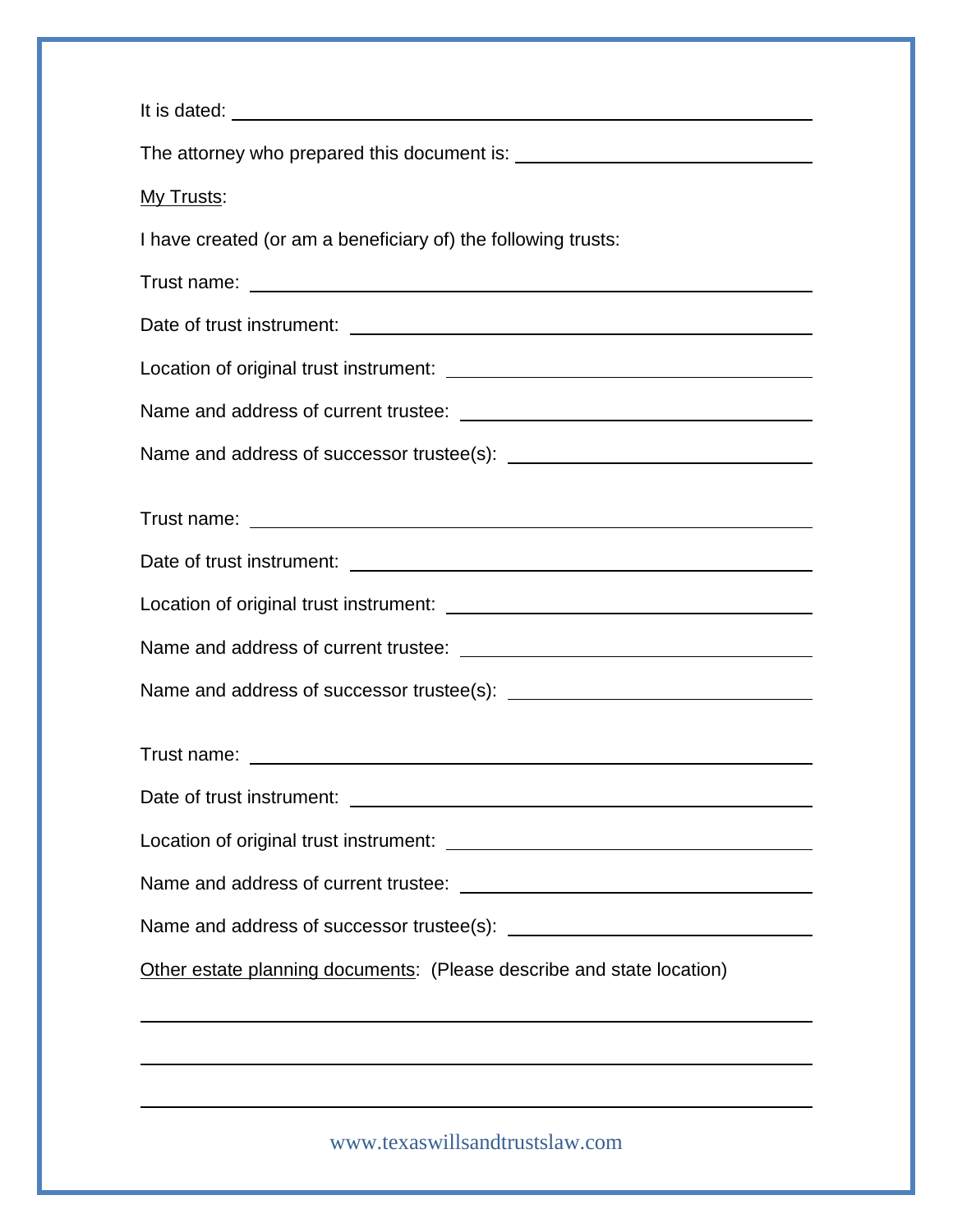| 4. Insurance                                                                                                           |  |
|------------------------------------------------------------------------------------------------------------------------|--|
| Life Insurance:                                                                                                        |  |
|                                                                                                                        |  |
| Insurance coverage is handled by:                                                                                      |  |
| Phone<br>Name of Broker/Agent                                                                                          |  |
|                                                                                                                        |  |
|                                                                                                                        |  |
| Policies covering others:                                                                                              |  |
| I own insurance policies on the lives of others.                                                                       |  |
|                                                                                                                        |  |
|                                                                                                                        |  |
|                                                                                                                        |  |
|                                                                                                                        |  |
| Annuities:                                                                                                             |  |
| I do not have annuities:                                                                                               |  |
| I have annuities:                                                                                                      |  |
|                                                                                                                        |  |
|                                                                                                                        |  |
|                                                                                                                        |  |
|                                                                                                                        |  |
| Medical and Long Term Care Insurance: Accident, hospitalization, disability, long<br>term care and all other insurance |  |
|                                                                                                                        |  |
|                                                                                                                        |  |
|                                                                                                                        |  |
| www.texaswillsandtrustslaw.com                                                                                         |  |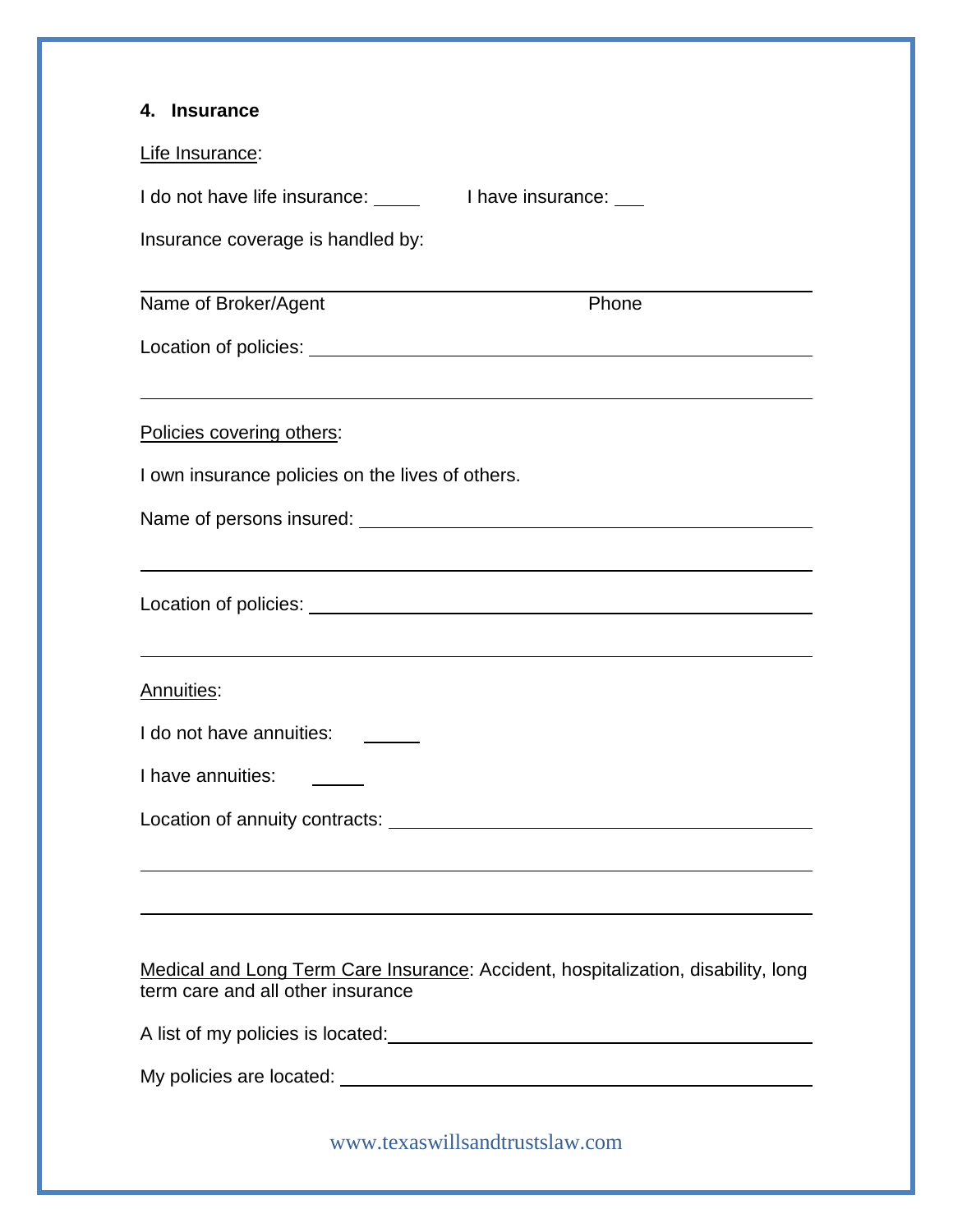|                     | Name of Broker/Agent                      |                                                          | Phone                                                                                                                                                                                                                          |
|---------------------|-------------------------------------------|----------------------------------------------------------|--------------------------------------------------------------------------------------------------------------------------------------------------------------------------------------------------------------------------------|
|                     |                                           |                                                          |                                                                                                                                                                                                                                |
| Medicare:           |                                           |                                                          |                                                                                                                                                                                                                                |
|                     | I am not registered for Medicare: _____   |                                                          |                                                                                                                                                                                                                                |
|                     | I am registered for Medicare: ____        |                                                          |                                                                                                                                                                                                                                |
|                     |                                           | Enrollment Date at City                                  | <b>State</b>                                                                                                                                                                                                                   |
|                     |                                           |                                                          |                                                                                                                                                                                                                                |
|                     |                                           |                                                          |                                                                                                                                                                                                                                |
|                     | 5. My Assets and Liabilities              |                                                          |                                                                                                                                                                                                                                |
| Safe deposit boxes: |                                           |                                                          |                                                                                                                                                                                                                                |
|                     | I do not have a safe deposit box(es): ___ |                                                          |                                                                                                                                                                                                                                |
|                     | I have a safe deposit box(es): ___        |                                                          |                                                                                                                                                                                                                                |
|                     |                                           |                                                          | Location of safe deposit boxes: very sensity of the same state of the same state of the same state of the state of the state of the state of the state of the state of the state of the state of the state of the state of the |
|                     |                                           |                                                          |                                                                                                                                                                                                                                |
|                     |                                           |                                                          |                                                                                                                                                                                                                                |
|                     |                                           |                                                          | Keys to my safe deposit boxes can be found:                                                                                                                                                                                    |
|                     |                                           |                                                          |                                                                                                                                                                                                                                |
|                     |                                           | The following people have access to my safe deposit box: |                                                                                                                                                                                                                                |
| Name                |                                           | Address                                                  | Phone                                                                                                                                                                                                                          |
| Name                |                                           | <b>Address</b>                                           | Phone                                                                                                                                                                                                                          |
| Accounts:           |                                           |                                                          |                                                                                                                                                                                                                                |
| Checking            |                                           |                                                          |                                                                                                                                                                                                                                |
| Accounts:           |                                           |                                                          |                                                                                                                                                                                                                                |
|                     | <b>Financial Institution</b>              |                                                          | <b>Account Number</b>                                                                                                                                                                                                          |
|                     | <b>Financial Institution</b>              |                                                          | <b>Account Number</b>                                                                                                                                                                                                          |
|                     |                                           |                                                          |                                                                                                                                                                                                                                |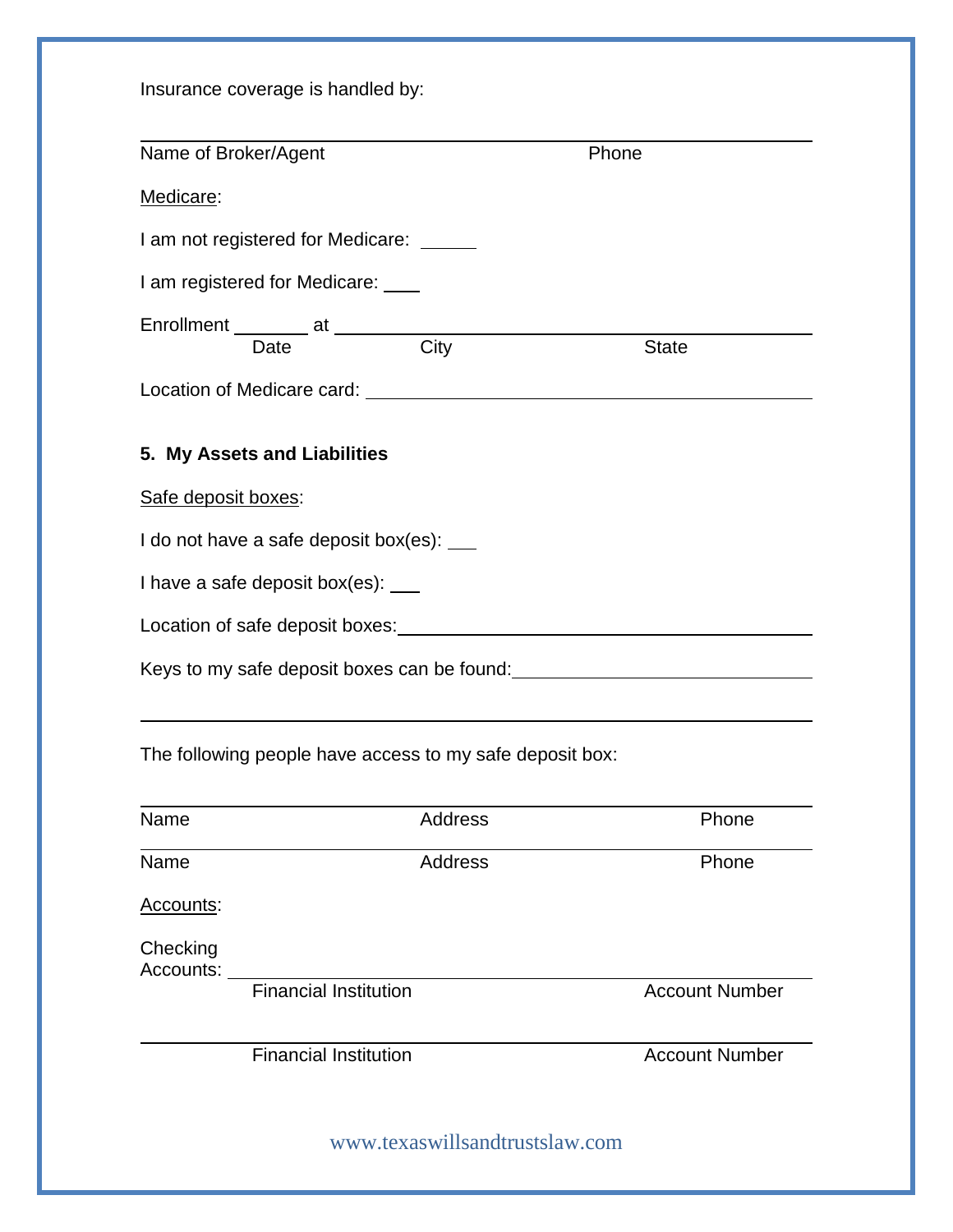| Savings              |                                    | Accounts: <u>Financial Institution</u>            |                                                                                  |
|----------------------|------------------------------------|---------------------------------------------------|----------------------------------------------------------------------------------|
|                      |                                    |                                                   | <b>Account Number</b>                                                            |
| Other                | <b>Financial Institution</b>       |                                                   | <b>Account Number</b>                                                            |
|                      |                                    | Accounts:<br>Financial Institution                |                                                                                  |
|                      |                                    |                                                   | <b>Account Number</b>                                                            |
|                      | <b>Financial Institution</b>       |                                                   | <b>Account Number</b>                                                            |
|                      | <b>Financial Institution</b>       |                                                   | <b>Account Number</b>                                                            |
|                      |                                    |                                                   |                                                                                  |
|                      |                                    |                                                   |                                                                                  |
|                      |                                    |                                                   |                                                                                  |
|                      | Joint Accounts: (Name & Acct. No.) |                                                   |                                                                                  |
|                      |                                    |                                                   | ,我们也不会有什么。""我们的人,我们也不会有什么?""我们的人,我们也不会有什么?""我们的人,我们也不会有什么?""我们的人,我们也不会有什么?""我们的人 |
|                      |                                    |                                                   |                                                                                  |
|                      |                                    | Names of people authorized to sign checks for me: |                                                                                  |
| Name                 |                                    | Address                                           | Phone                                                                            |
|                      |                                    | Address                                           | Phone                                                                            |
| Name<br><b>Names</b> |                                    | Address                                           | Phone                                                                            |
|                      |                                    |                                                   |                                                                                  |
| <b>Real Estate:</b>  | I do not own real estate:          |                                                   |                                                                                  |
|                      |                                    |                                                   |                                                                                  |
|                      | I am the sole owner: _____         |                                                   |                                                                                  |
| I own real estate:   |                                    |                                                   |                                                                                  |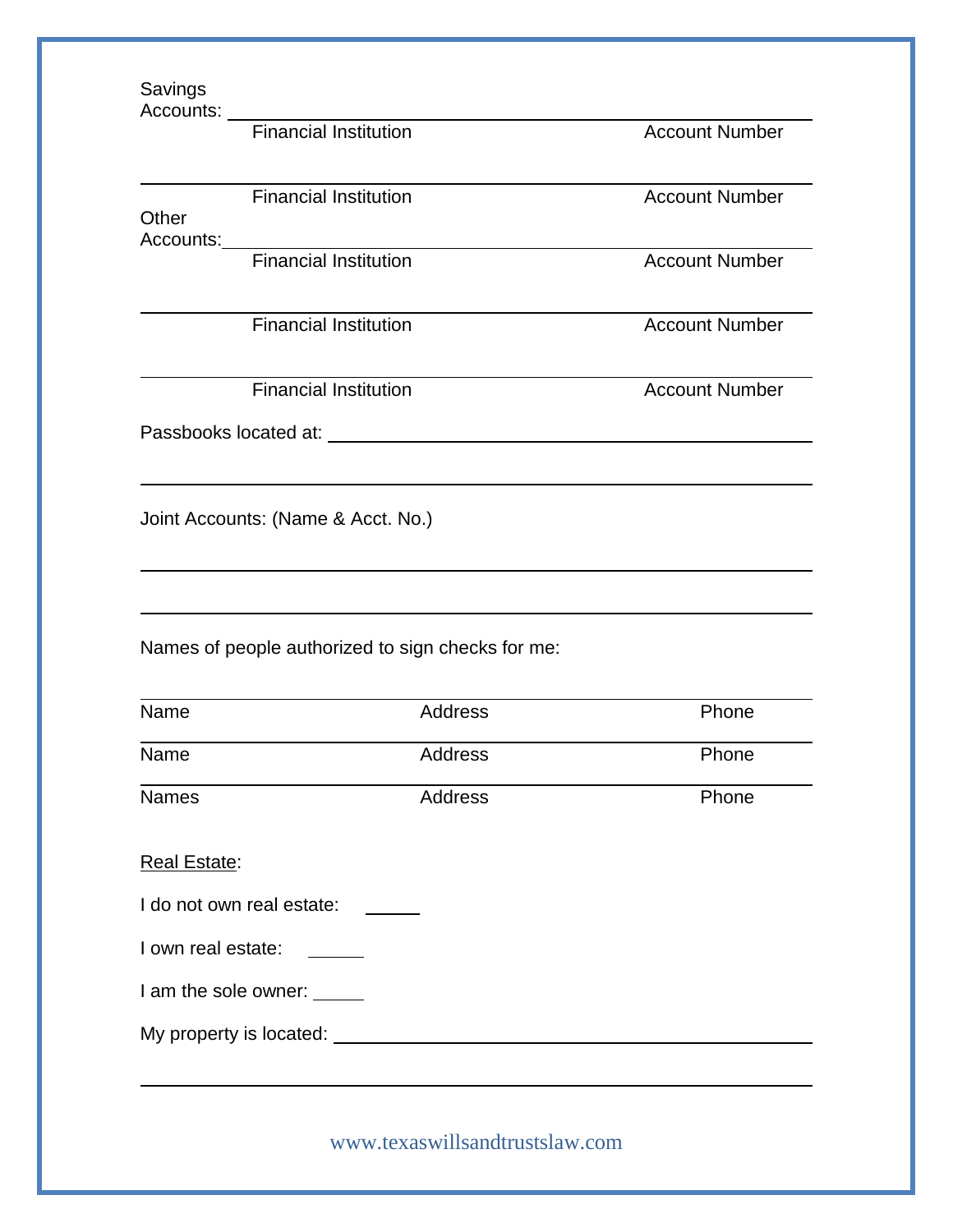| Mortgage on my residence is held by:                                                |                                |       |  |
|-------------------------------------------------------------------------------------|--------------------------------|-------|--|
| Insurance coverage is handled by:                                                   |                                |       |  |
| Name of Broker/Agent                                                                |                                | Phone |  |
|                                                                                     |                                |       |  |
| Location of records pertaining to this property: _______________________________    |                                |       |  |
| Other Real Estate I own<br>I am sole owner:                                         |                                |       |  |
| Location of documents pertaining to this property:                                  |                                |       |  |
| Insurance coverage is handled by:                                                   |                                |       |  |
| Name of Broker/Agent                                                                |                                | Phone |  |
|                                                                                     |                                |       |  |
|                                                                                     |                                |       |  |
| I lease property to others: _______ Yes _______ No<br>Vacant <b>Manual</b> Improved |                                |       |  |
| $\frac{1}{2}$<br>Name                                                               | Address                        | Phone |  |
|                                                                                     | www.texaswillsandtrustslaw.com |       |  |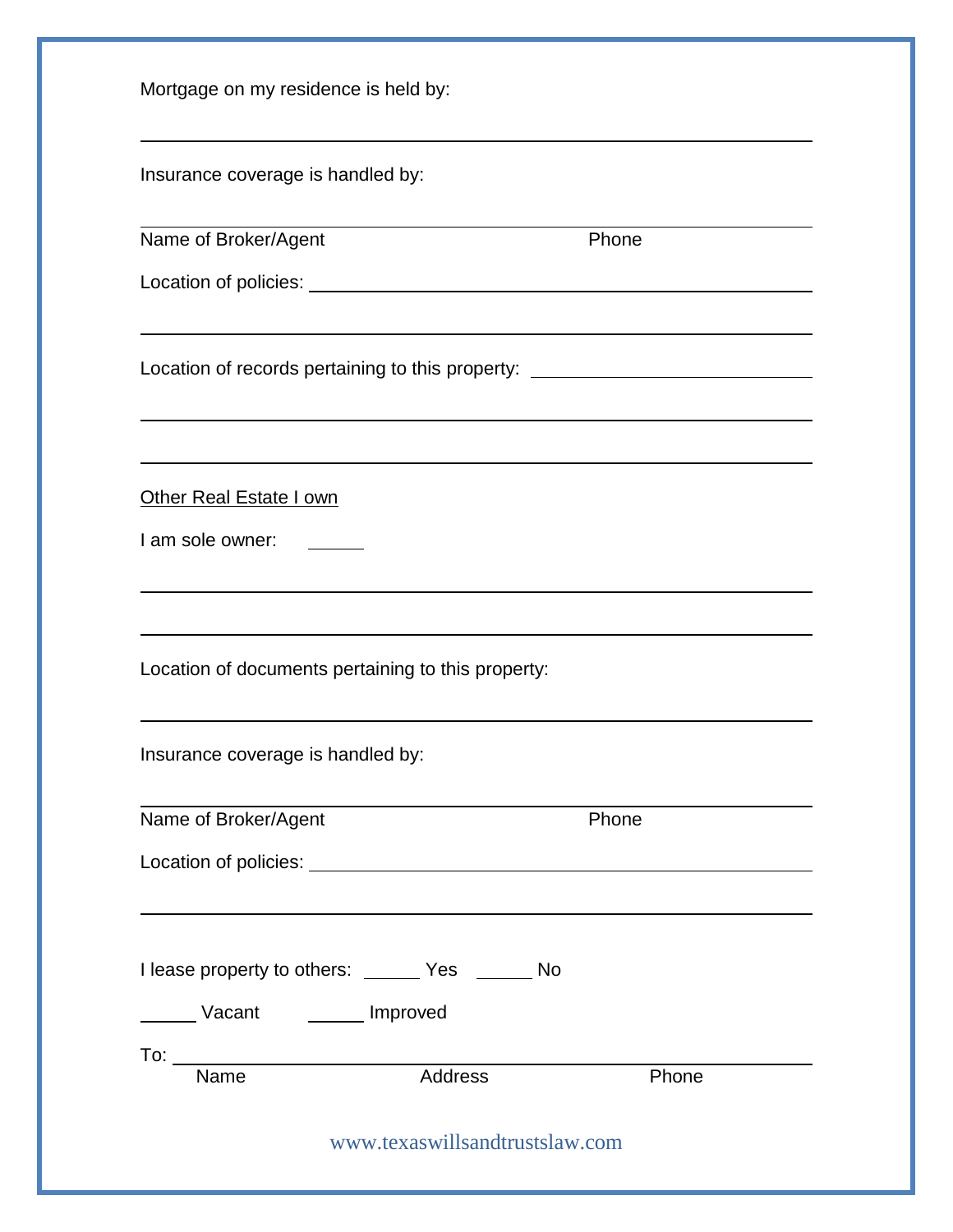|                                                  | At Location                                                                      |
|--------------------------------------------------|----------------------------------------------------------------------------------|
|                                                  |                                                                                  |
| U. S. Savings Bonds:                             |                                                                                  |
| I do not own U.S. Savings Bonds: _____           |                                                                                  |
| I own U.S. Savings Bonds: _____                  |                                                                                  |
| I am sole owner:                                 |                                                                                  |
|                                                  | List of bonds, serial numbers, co-ownership and beneficiaries at my death can be |
|                                                  |                                                                                  |
|                                                  |                                                                                  |
|                                                  | ,我们也不会有什么。""我们的人,我们也不会有什么?""我们的人,我们也不会有什么?""我们的人,我们也不会有什么?""我们的人,我们也不会有什么?""我们的人 |
| <b>Securities (Stocks and Bonds):</b>            |                                                                                  |
| I do not own securities (stocks and bonds): ____ |                                                                                  |
| I own securities (Stocks & Bonds): _____         |                                                                                  |
|                                                  | List of all securities and certificate numbers will be found:                    |
|                                                  |                                                                                  |
| I do not have a brokerage account: ______        |                                                                                  |
| I have a brokerage account: _____                |                                                                                  |
|                                                  |                                                                                  |
|                                                  | $\overline{\mathsf{Name}}$                                                       |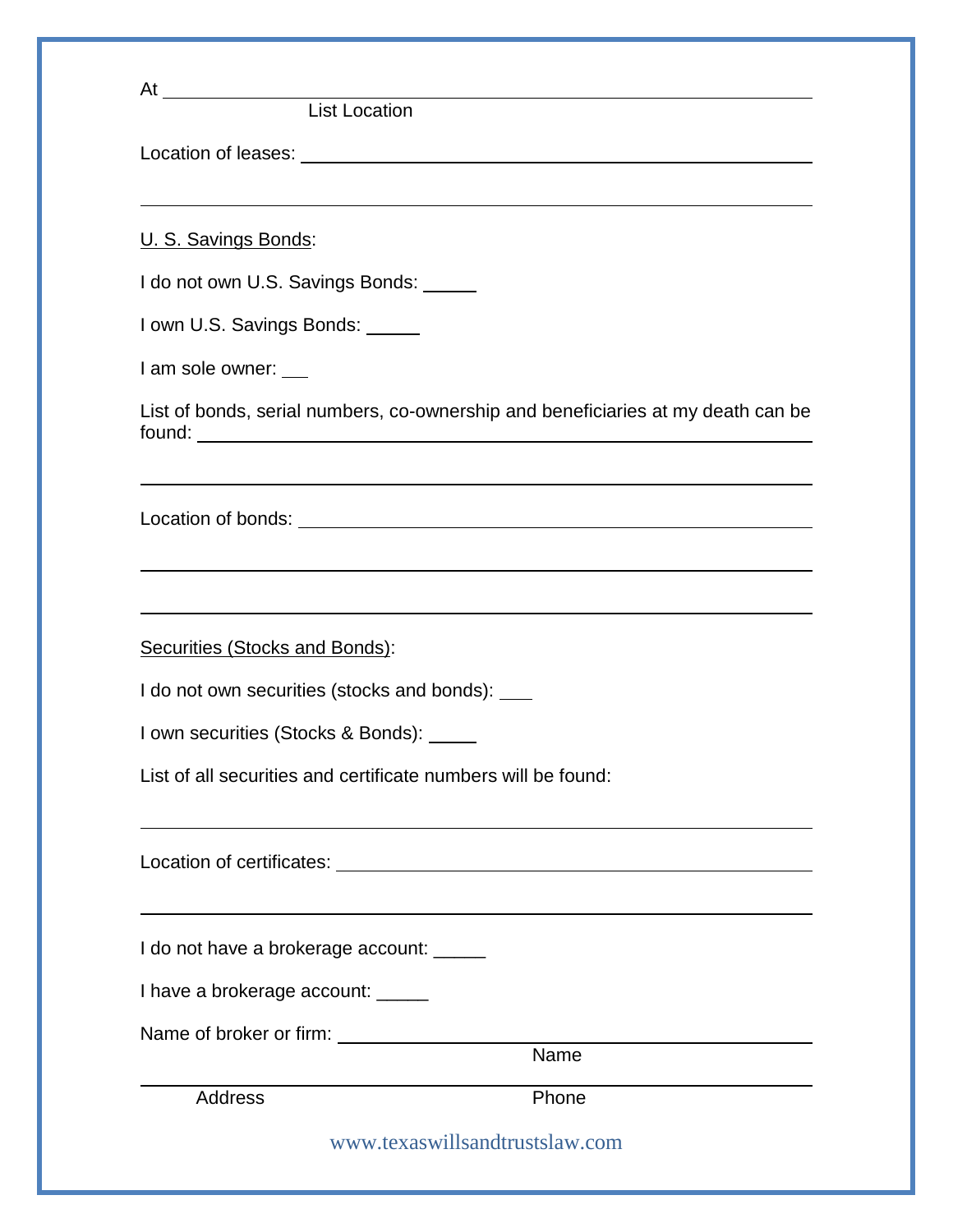Location of records of purchase and sale:

## Personal Property:

|           | I own the following personal property: |  |                                |              |  |
|-----------|----------------------------------------|--|--------------------------------|--------------|--|
|           | Autos: Yes No                          |  |                                |              |  |
|           | <b>Make</b><br>Make                    |  |                                | Year<br>Year |  |
| 3.        |                                        |  |                                |              |  |
|           | Make                                   |  |                                | Year         |  |
|           | Household Furnishings: Yes             |  |                                |              |  |
|           |                                        |  |                                |              |  |
|           | Jewelry: Yes _________ No ________     |  |                                |              |  |
|           |                                        |  |                                |              |  |
|           | Boat: Yes _________                    |  |                                |              |  |
|           | Make                                   |  |                                | Year         |  |
|           | Motor                                  |  |                                | Year         |  |
| Location: |                                        |  |                                |              |  |
|           | Miscellaneous personal property        |  |                                |              |  |
|           |                                        |  | www.texaswillsandtrustslaw.com |              |  |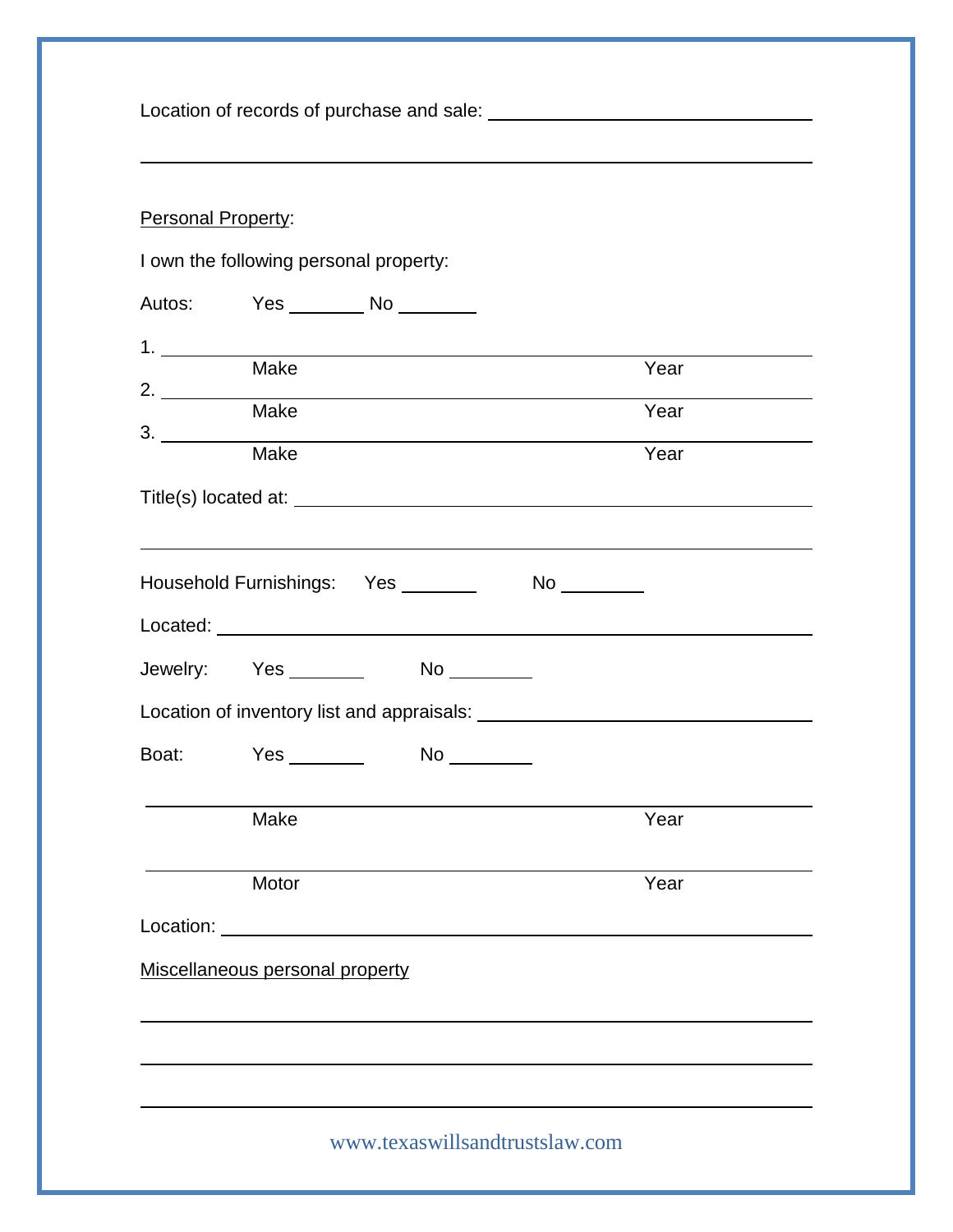|                       | Insurance broker: Name Phone                                                     |          |
|-----------------------|----------------------------------------------------------------------------------|----------|
|                       |                                                                                  |          |
|                       | Location of proof of ownership, receipts, bills of sales, etc: _________________ |          |
|                       |                                                                                  |          |
| Miscellaneous assets: |                                                                                  |          |
|                       | List of other assets I own that are not otherwise covered above:                 |          |
|                       |                                                                                  |          |
|                       | ,我们也不会有什么。""我们的人,我们也不会有什么?""我们的人,我们也不会有什么?""我们的人,我们也不会有什么?""我们的人,我们也不会有什么?""我们的人 |          |
|                       |                                                                                  |          |
|                       |                                                                                  |          |
|                       |                                                                                  |          |
| Digital Assets:       |                                                                                  |          |
|                       | List of online accounts, usernames, and passwords:                               |          |
|                       |                                                                                  |          |
| Account               | Username                                                                         | Password |
| Account               | Username                                                                         | Password |
| Account               | Username                                                                         | Password |
| Account               | Username                                                                         | Password |
| Account               | <b>Username</b>                                                                  | Password |
| Account               | Username                                                                         | Password |
| Account               | Username                                                                         | Password |
| Account               | <b>Username</b>                                                                  | Password |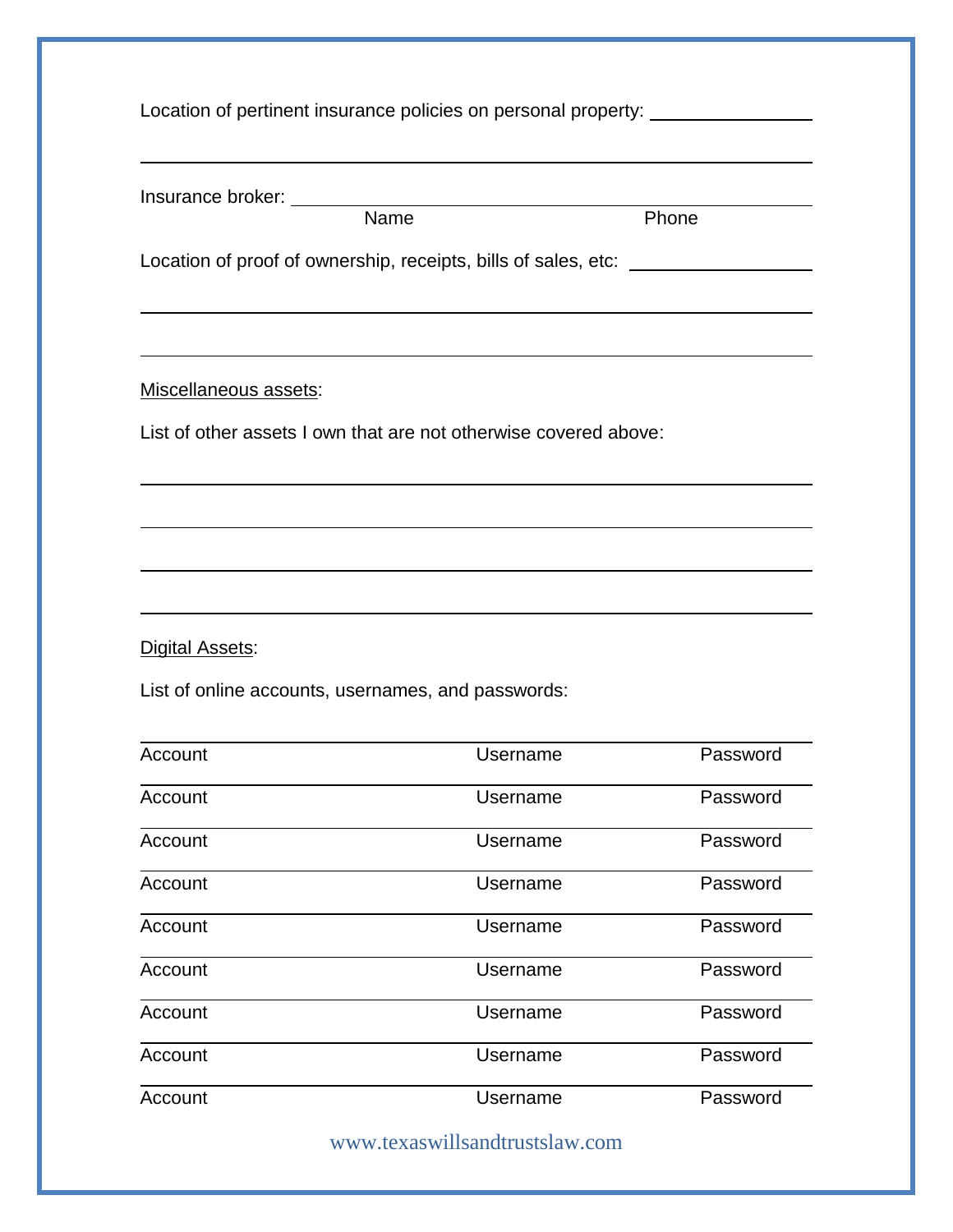| Account                               | Username                                               | Password |
|---------------------------------------|--------------------------------------------------------|----------|
| Account                               | Username                                               | Password |
| Account                               | Username                                               | Password |
| Account                               | Username                                               | Password |
| Account                               | Username                                               | Password |
| Account                               | Username                                               | Password |
| Account                               | Username                                               | Password |
| Account                               | Username                                               | Password |
| Account                               | Username                                               | Password |
| Account                               | Username                                               | Password |
| Account                               | Username                                               | Password |
| Account                               | Username                                               | Password |
| Credit cards:                         |                                                        |          |
| I possess the following credit cards: |                                                        |          |
|                                       |                                                        |          |
|                                       |                                                        |          |
|                                       |                                                        |          |
| Other liabilities:                    |                                                        |          |
|                                       | Mortgages, notes, and other debts not noted elsewhere. |          |
|                                       |                                                        |          |
|                                       |                                                        |          |
|                                       |                                                        |          |
|                                       |                                                        |          |
|                                       |                                                        |          |
|                                       |                                                        |          |
|                                       | www.texaswillsandtrustslaw.com                         |          |
|                                       |                                                        |          |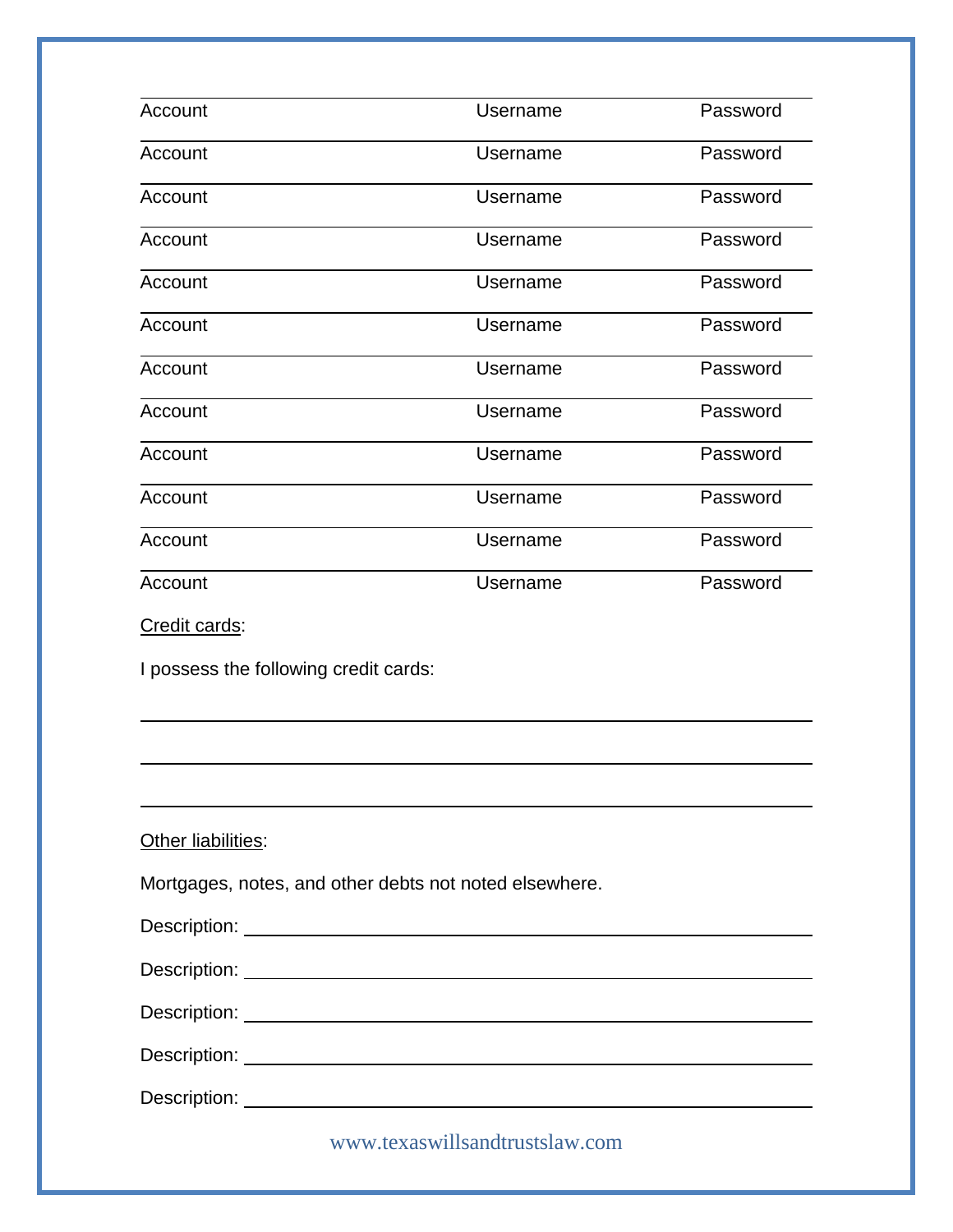Description: **Description:** 

Tax Records:

Location of copies of previous year's tax returns: \_\_\_\_\_\_\_\_\_\_\_\_\_\_\_\_\_\_\_\_\_\_\_\_\_\_\_\_\_

Party who prepared or assisted in tax returns: \_\_\_\_\_\_\_\_\_\_\_\_\_\_\_\_\_\_\_\_\_\_\_\_\_\_\_\_\_\_\_\_\_

Worksheets and evidence in support of returns are located at:

| Current withholding tax forms and receipts received from my employer are |  |
|--------------------------------------------------------------------------|--|
| located at:                                                              |  |

## **6. Burial**

I do not own a cemetery plot: \_\_\_\_

I would like to be buried:

Name of Cemetery **City** 

I own a cemetery plot:  $\frac{1}{\sqrt{1-\frac{1}{\sqrt{1-\frac{1}{\sqrt{1-\frac{1}{\sqrt{1-\frac{1}{\sqrt{1-\frac{1}{\sqrt{1-\frac{1}{\sqrt{1-\frac{1}{\sqrt{1-\frac{1}{\sqrt{1-\frac{1}{\sqrt{1-\frac{1}{\sqrt{1-\frac{1}{\sqrt{1-\frac{1}{\sqrt{1-\frac{1}{\sqrt{1-\frac{1}{\sqrt{1-\frac{1}{\sqrt{1-\frac{1}{\sqrt{1-\frac{1}{\sqrt{1-\frac{1}{\sqrt{1-\frac{1}{\sqrt{1-\frac{1}{\sqrt{1-\frac{1}{\sqrt{1$ 

Cemetery plot:

Name of Cemetery **Describe location** 

| Deed located at: |  |
|------------------|--|
|                  |  |

There is a provision for perpetual care:

There is not a provision for perpetual care: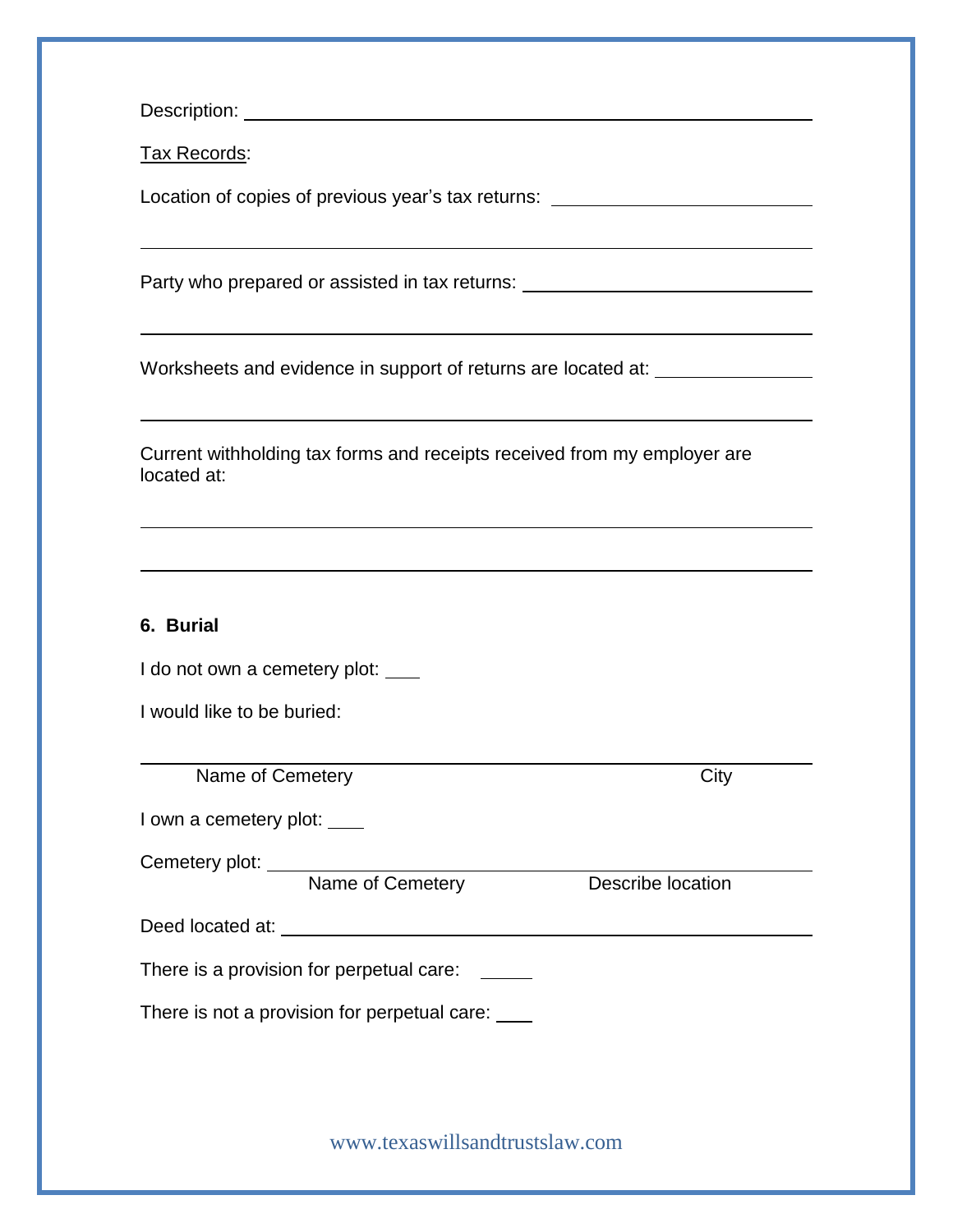| A letter                                                                                                                                                                                                                             |       |  |
|--------------------------------------------------------------------------------------------------------------------------------------------------------------------------------------------------------------------------------------|-------|--|
| Religious Affiliation:                                                                                                                                                                                                               |       |  |
| List place of worship                                                                                                                                                                                                                |       |  |
| <b>Address</b>                                                                                                                                                                                                                       |       |  |
| Spiritual leader                                                                                                                                                                                                                     | Phone |  |
| 7. People familiar with my affairs                                                                                                                                                                                                   |       |  |
| Please print name, address and phone number.                                                                                                                                                                                         |       |  |
| Attorney: <u>the contract of the contract of the contract of the contract of the contract of the contract of the contract of the contract of the contract of the contract of the contract of the contract of the contract of the</u> |       |  |
| ,我们也不会有什么。""我们的人,我们也不会有什么?""我们的人,我们也不会有什么?""我们的人,我们也不会有什么?""我们的人,我们也不会有什么?""我们的人                                                                                                                                                     |       |  |
| Accountant - Tax Counselors: Note that the set of the set of the set of the set of the set of the set of the set of the set of the set of the set of the set of the set of the set of the set of the set of the set of the set       |       |  |
|                                                                                                                                                                                                                                      |       |  |
|                                                                                                                                                                                                                                      |       |  |
|                                                                                                                                                                                                                                      |       |  |
|                                                                                                                                                                                                                                      |       |  |
|                                                                                                                                                                                                                                      |       |  |
|                                                                                                                                                                                                                                      |       |  |
|                                                                                                                                                                                                                                      |       |  |
|                                                                                                                                                                                                                                      |       |  |
|                                                                                                                                                                                                                                      |       |  |
|                                                                                                                                                                                                                                      |       |  |
|                                                                                                                                                                                                                                      |       |  |